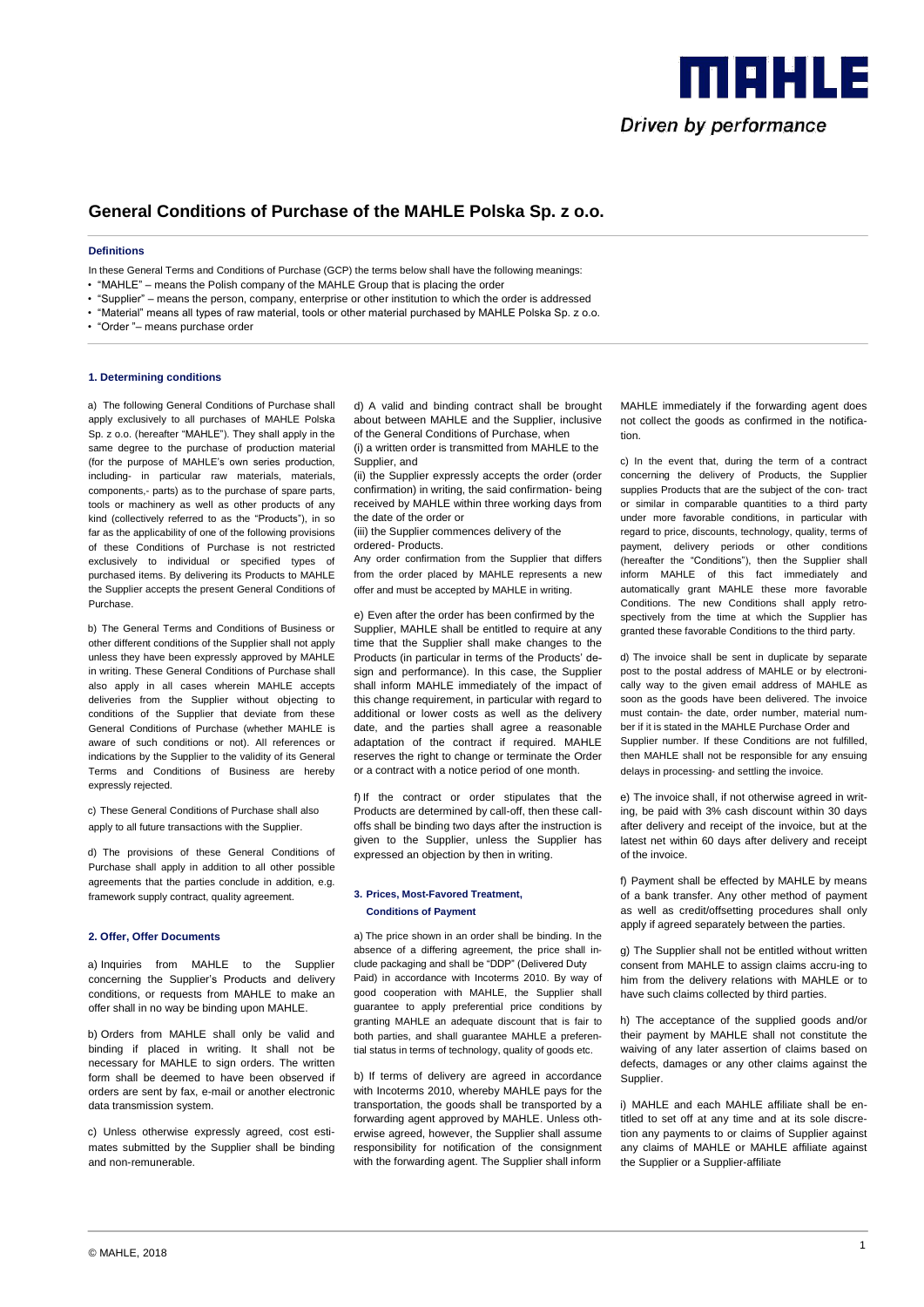

## **4. Delivery Dates, Delay in Delivery**

a) The delivery dates, precision, quality and quantity are of major strategic importance to MAHLE.

b) The agreed delivery dates with the Supplier shall be binding. Depending on the agreed terms of de- livery, compliance with the delivery period shall be determined by the date of receipt of the products at the destination specified by MAHLE or the prompt availability of the Products for collection from the Supplier's works.

c) If the Supplier is in delay in making a delivery, then the Supplier shall incur a contractual penalty of 1% of the purchase price of the delayed Products for each commenced week of the delay in delivery, extending to a maximum, however, of 5% of the said purchase price. This shall not affect the right to assert claims for compensation. The Supplier must also reimburse inter alia the following costs: special travel costs (both from Suppliers to MAHLE and from MAHLE to its customers), additional preproduction costs, additional costs caused by special shifts, loss of production costs, replacement/conversion costs, additional test costs and lost profit. Any contractual penalty due shall, however, be credited against any asserted claim for compensation.

d) MAHLE is not obligated to accept any premature deliveries or partial deliveries. MAHLE shall only accept premature deliveries after they have been agreed in writing. If the Supplier delivers the Products earlier than the agreed deliv-ery date, MAHLE reserves the right to return the Products at the Supplier's cost and risk. If MAHLE does not return goods that are delivered early, then the Products shall be stored until the agreed delivery date at the Supplier's cost and risk. In the case of a premature delivery, MAHLE shall be entitled to use the agreed delivery date as the basis for calculatingthe date of payment.

e) Notwithstanding lit. a) - b), if the Supplier realizesthat it is not possible to comply with a delivery date or quantity agreed with MAHLE, it must inform MAH- LE immediately, stating the reasons, the anticipatedduration of the delay and the effects it will have, together with suitable measures for averting them.

- f) For each case of negligent
- (i) deviation from delivery and packaging specifications,
- (ii) premature delivery or
- (iii) over delivery

MAHLE shall be entitled to assert a claim for its additional expenses for logistics in the form of lump sum compensation amounting to EUR 100 (notwithstanding the right to demonstrate greater damages in individual cases). The Supplier shall in each case be entitled to demonstrate that MAHLE has incurred no damages or fewer damages than this lump sum.

# **5. Force Majeure**

a) Interruptions to delivery caused by events that are unforeseeable and unavoidable and outside the Supplier's sphere of influence and for which

the Supplier is not responsible such as force majeure, war or natural catastrophes shall release the Supplier from its obligations for the duration of this interrup-tion and to the extent of its impact.

b) Agreed periods of time shall be extended by the duration of such an interruption; MAHLE must be informed of the occurrence of such an interruption within 10 days from the date of interruption and of the forecasted time to restart the supplies and in an appropriate manner.

c) If the end of such an interruption is not foresee- able or the interruption lasts longer than two months, then each party shall have the right to withdraw from the affected contract (or the not yet fulfilled Products) or to terminate the contract without notice.

## **6. Dispatch, Transfer of Risk**

a) The delivery (including the transfer of risk) shall comply with the trade terms (in particular Incoterms 2010) usual in the automobile industry and specified in the order and at the place of receipt/use or collection specified by MAHLE in the order. In the absence of such a provision, the delivery shall be made DDP (Incoterms 2010) to the place of receipt or use specified in the order. In this case the risk is transferred at the time of delivery to the agreed place of receipt/use.

b) The Supplier shall undertake to enclose the relevant delivery notes with the deliveries. All contents in accordance with Standard VDA 4987 and in particular the order number of MAHLE, Supplier number, material number if stated on the purchase order and certificate PN EN 10204 2.1 must be stated on the delivery notes. If these conditions are not ful- filled, then MAHLE shall not be responsible for any ensuing delays in processing of order, which especially concerns supply acceptance and payment on time.

#### **7. Quality and Documentation**

a) The Supplier shall comply with the recognized technical regulations and any applicable safety regulations. In terms of the design and characteristic features of the delivery item, the Supplier shall comply with any drawings, samples or other specifi-cations or documents received from MAHLE. Modifi-cations to the delivery item or a previously approved production process or its relocation to another site shall require a written notice in due time to MAHLE and the prior express consent of MAHLE in writing.

b) If the Supplier delivers production material to MAHLE, the following provisions shall also apply unless MAHLE has made a different written request in an individual case or has made a different agree-ment with the Supplier.

c) The Supplier shall maintain or develop a quality management system based on the latest valid version of IATF 16949. Certificates from an accredited body or second-party certification and

equivalent QM systems such as VDA Volume 6 Part 1 and ISO 9001 geared specifically to- wards the automobile industry may be recognized by MAHLE after prior inspection by MAHLE. The Sup- plier shall provide MAHLE with a copy of the latest certificate and shall send MAHLE a new cer-tificate without being asked upon the expiry of the certificate's validity date. MAHLE shall be informed immediately if the certificate is revoked.

d) For each case of negligent non-compliance with a valid quality management system requirement in accordance with lit. c) the Supplier shall incur a contractual penalty of EUR 5,000.

e) Any initial sample shall be produced in compli-ance with the latest version of VDA Volume 2 "Quality Assurance of Deliveries" or PPAP (AIAG). In addition to the initial sample inspection report, the Sup- plier shall enter all material data in the IMDS material database (International Material Data System, www. mdsystem.com); the approved and accepted IMDS entry for all relevant material data is a com-ponent and precondition of each successful initial sample approval.

f) Irrespective of successful initial sampling in accordance with lit. e), the Supplier shall continually check the quality of the delivery items. Moreover, the parties to the contract shall each keep the other informed about the options for further quality improvement.

g) If the Supplier and MAHLE have not reached a firm agreement as to the nature and extent of the tests as well as the test equipment and methods, MAHLE shall be prepared, at the Supplier's request, to dis- cuss the tests with the Supplier within the limits of its knowledge, experience and possibilities in order to establish the required state of the testing technology.

h) In the case of Products specifically identified in the technical documents or by means of a separate agreement, the Supplier shall moreover record in special drawings, when, in what way and by whom the delivery items have been tested with regard to the characteristics specified in the documentation as well as the outcome of the required quality tests. The test documents shall be retained for 15 years and submitted to MAHLE as required. The Supplier shall impose the same obligation on sub-Suppliers within the bounds of what is legally possible. By way of instruction, reference is made to the latest version of VDA Volume 1 "Production of Evidence".

i) In so far as any authorities or customers of MAH-LE ask to inspect the production processes and test documents of MAHLE in order to verify certain requirements, the Supplier shall be ready to grant them the same rights in its company and give all reasonable assistance, unless doing so he would in- fringe the Supplier's existing obligations of secrecy towards a third party. The Supplier shall impose the same obligation on sub-Suppliers within the bounds of what is legally possible.

j) In other respects, following a reasonable period of notice and during normal business hours, and at in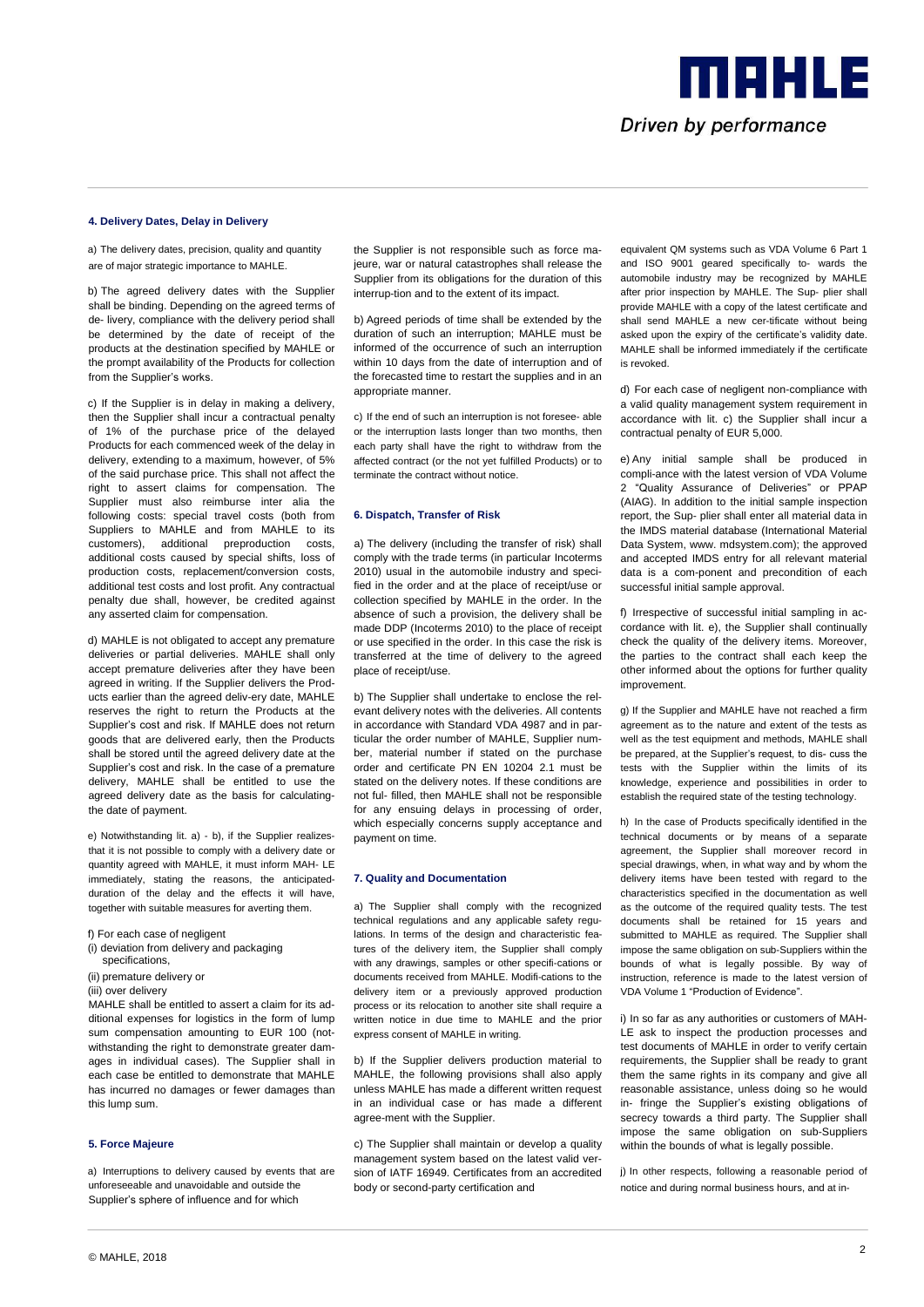tervals MAHLE deems necessary, MAHLE shall be entitled at any time to carry out reasonable inspections and quality audits of the premises in which the Supplier manufactures the Products. MAHLE shall have the right to terminate the present contract by informing the Supplier in writing to this effect if the Supplier fails to comply with the agreed quality standards for a period of three months. The Supplier has no right to provide any entrance inspections at MAHLE side.

k) The Supplier shall impose on its subcontractors the obligations contained in the above provisions of this item 7.

#### **8. Hazardous Substances and Preparations**

a) The Supplier shall fulfill the legal regulations of the countries of manufacture and distribution relating to goods, materials and procedures that are subject to special treatment, inter alia regarding their trans-portation, packaging, labeling, storage, handling, manufacture and disposal on account of laws, ordinances- and other regulations or on account of their composition and their impact on the environment.

b) In this case, the Supplier shall provide MAHLE with the necessary papers and documents before the order is confirmed. In particular, all hazardous substances and water-endangering materials may be delivered only after presentation of an EC safety data sheet and after approval has been given by MAHLE. Should the requirements in accordance with lit. a) change during the delivery relations, the Supplier shall immediately forward to MAHLE the papers and documents relating to the changed requirements.

c) MAHLE shall be entitled to return hazardous substances and water-endangering materials that were supplied for test purposes to the Supplier free of charge.

d) The Supplier shall be liable to MAHLE for any damage arising as a result of negligent non-compliance with the existing legal regulations.

e) Solely for information purposes, and excluding any responsibility for their accuracy and completeness, MAHLE provides a "Prescription List/List of Substances Subject to Declaration" on the MAHLE homepage (www.mahle.com).

f) The Supplier shall ensure that the requirements of the EU chemical legislation REACH (Regulation (EC) No. 1907/2006, Official Journal of the European Union dated 30.12.2006) - hereafter referred to as "REACH" - are complied with within the specified time, in particular preregistration and registration. MAHLE shall not be obliged in any way to carry out the (pre)registration. The Supplier is aware that the Products cannot be used if the requirements of REACH are not completely and properly complied with.

g) The Supplier must enter components (heavy metals) relevant to the EU directive on end-of-life

vehicles (ELV - End of Life Vehicles) in the IMDS database at its own expense; they shall then be deemed declared.

h) On the basis of the EU directive on end-of-life vehicles, the Supplier shall undertake to ensure the following:

(i) Production and furnishing of a componentrelated concept for draining and unloading harmful sub- stances;

(ii) Compliance with the labeling standards of VDA 260 for materials and components; (iii) Provision of a utilization concept for selected supplied parts after agreement with MAHLE; (iiii) Highest possible recycling rate and use of renewable raw materials after agreement with MAHLE.

i) In fulfilling its contractual obligations, the Supplier shall also comply with all legal and official regulations with regard to environmental protection.

j)The Supplier shall indemnify MAHLE in full against all consequences, in particular damages suffered by MAHLE and any claims of third parties against MAHLE, that result from the Supplier negligently not, partially, or belatedly complying with or fulfilling the above provisions in lit. f) - i.).

#### **9. Packaging**

a) The Supplier shall comply with the requirements of the latest valid Packaging Ordinance.

b) The Supplier shall take back used, empty packaging free of charge. If this is not possible, the Supplier shall pay the corresponding, reasonable disposal costs incurred by MAHLE.

#### **10. Material Defects and Recourse**

a) Unless otherwise stated in the following provisions, the legal regulations shall apply to deliveries of defective goods (in particular to production material).

b) On receipt of Products supplied by the Sup- plier for production purposes (production material) MAHLE shall examine that the goods ordered con- form with those delivered and inspect them for any discrepancies- in quantity or externally identifiable damage in so far as and as soon as this is possible in the ordinary- course of business. MAHLE shall inform the Supplier immediately of any defects ascertained during- this inspection. In all other respects the Supplier shall waive any further incoming goods inspection and testing on MAHLE's part. In the case of other defects that are not ascertained by MAHLE until the supplied goods are being processed or used for their intended purpose, MAHLE shall in- form the Supplier immediately upon ascertaining the defects. In this respect the Supplier shall waive the defense of delayed complaint.

c) If defective goods are delivered, the Supplier shall first be given the opportunity to carry out remedial work, i.e. at MAHLE's discretion either to remedy the defect or supply a new item (replacement

parts). In both cases the Supplier shall bear all costs resulting- to the Supplier or MAHLE, e.g. transportation costs, travelling expenses, labor and material costs or costs for an incoming goods inspection over and beyond the normal scope. The same shall apply to any costs that may be incurred for removal and fitting-. If the case of a subsequent delivery, the Supplier shall bear the cost of taking back the defective Products.

Driven by performance

meens

d) If the opportunity to carry out remedial work fails, or if such work represents an unreasonable bur-den on MAHLE, or if the Supplier does not make an immediate start, then MAHLE shall be entitled to withdraw from the contract / order without setting any further time limit and to return the Products at the Supplier's risk and expense. In the case if Supplier is not able to eliminate the defects or replace dam- aged goods MAHLE shall be entitled to remedy the faults itself or have them remedied by a third party at the Supplier's expense.

e) Unless otherwise specified below, claims based on defects shall be subject to a limitation period of 30 months from the date the goods are delivered to MAHLE. If replacement parts are supplied (cf. lit. c)) the limitation period shall commence anew upon their delivery to MAHLE.

e) Any further claims, in particular for damages or in connection with warranties of the Supplier, shall not be affected.

f) For each case wherein MAHLE settles a warranty claim, the Supplier, if responsible for the defect, shall undertake to pay fixed lump-sum compensation of EUR 100 and further on all occurred costs connected with the defect. The Supplier shall in each case be entitled to demonstrate that MAHLE has incurred no damages or fewer damages.

g) If in its capacity as an automotive component Supplier MAHLE is obliged to grant one of its customers a longer or more extensive warranty for defects, if the Supplier delivers production material, the Supplier shall then also undertake to accept this regulation in future after first receiving written notification thereof.

h) If customers of MAHLE - usually automobile manufacturers - apply a reference market procedure or a similar procedure that is usual in the automobile industry for determining and settling warranty claims and assert claims against MAHLE for defects in products manufactured by MAHLE that result from defects in the Supplier's Products, this procedure shall also be applied to the delivery relations be- tween the Supplier and MAHLE.

#### **11. Product Liability and Recall**

a) If the Supplier has caused a product fault and/or (depending upon the basis upon which the claim is made) is responsible for the fault, the Supplier shall undertake to pay MAHLE compensation at first request or to indemnify MAHLE against any third party claims, providing the cause of the claim lies within the Supplier's control and organization and the Sup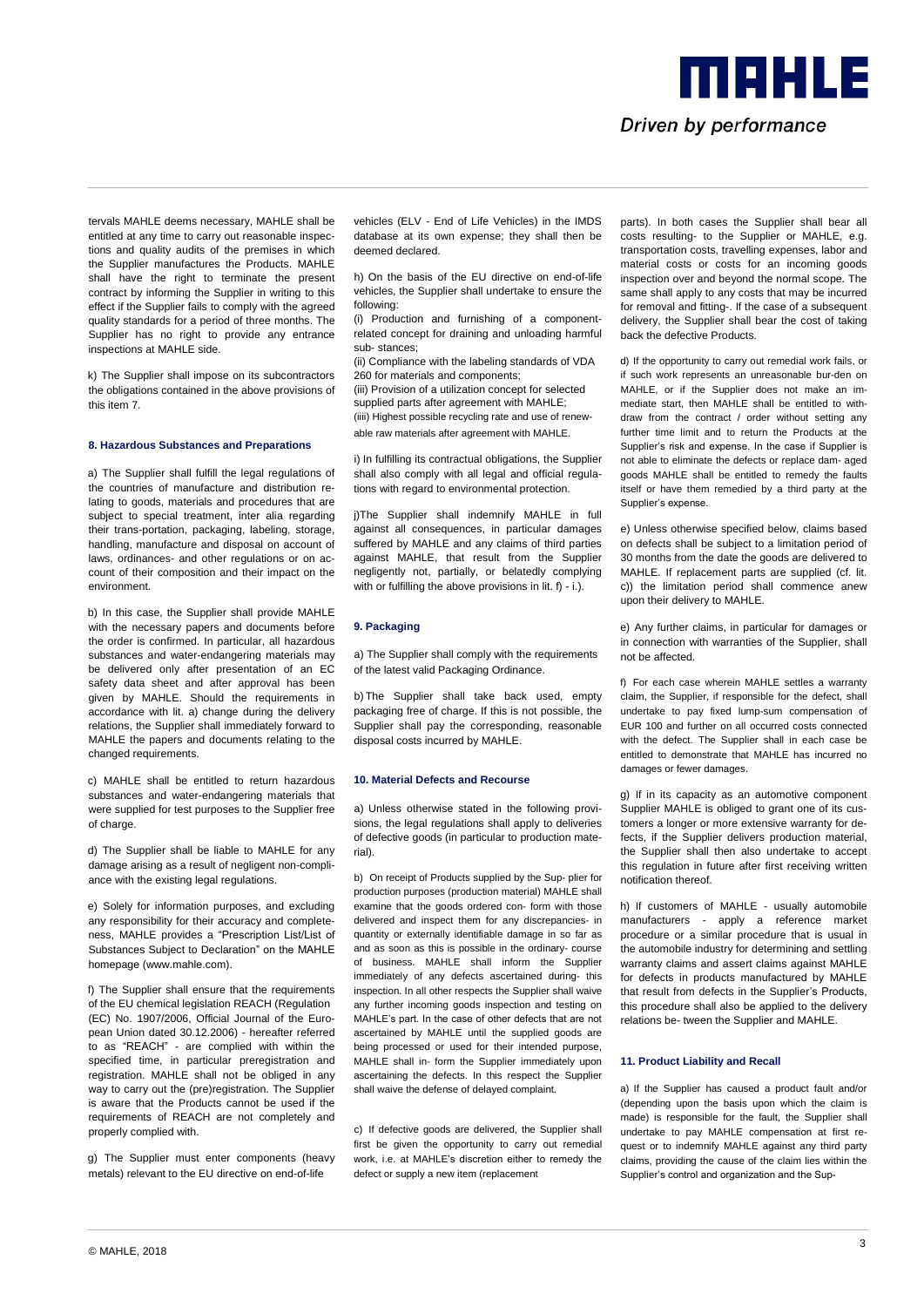plier would itself be liable to a third party. If MAHLE has contributed to the cause or fault, then the Supplier shall be able to assert this contributory responsibility for the cause or this contributory fault against MAHLE. In the relationship between MAHLE and the Supplier, each party's share in the payment of compensation shall be in proportion to the respective share in the fault and/or responsibility for the cause.

b) The obligations of the Supplier in accordance with lit. a) shall also include the payment of costs incurred by MAHLE in calling on the services of a lawyer or otherwise incurred in connection with the defense of product liability claims. If MAHLE is subject to special regulations regarding the burden of proof in relations with the injured party, these regulations shall also apply- in relations between MAHLE and the Supplier provided that the circumstances requiring proof do not fall within MAHLE's area of responsibility.

c) In product liability cases in accordance with lit. a), the Supplier shall provide MAHLE with all necessary information and every support within the bounds of reason to fend off claims.

d) In so far as a recall action or program to give notice of ownership is necessary to comply with a law, ordinance, order or any other state requirement or as a safety measure to avoid personal injuries or death or in the case of other field or service actions, the costs, including labor, transportation and verifiability costs inter alia will be provided and bonded according to contributory responsibility for the cause attributable to MAHLE and the Supplier. MAHLE shall inform the Supplier - in so far as this is possible and reasonable of the content and extent of the recall action or other field or service actions that are to be carried out and shall give the Supplier the opportunity to express its opinion. This shall not affect any other legal claims.

e) The Supplier shall undertake to take out and maintain sufficient product liability insurance to cover the risks of product liability, including the risk of recall. At the request of MAHLE the Supplier shall immediately provide documentary evidence of the conclusion of such an insurance contract. If the sup-plier is not in a position to furnish evidence of the insurance policies within two weeks, MAHLE shall be entitled to conclude such insurance at the sup-plier's expense.

#### **12. Industrial Property Rights**

a) The Supplier guarantees that through the purchase, ownership, offering, use, processing or furthertransfer of the Products neither MAHLE nor customers of MAHLE shall infringe any intellectual property rights of third parties, in particular any rights of a third party as to brand, company, name, pat-ent, utility model, design, equipment, or copyrights (including the relevant industrial property right ap-plications) (hereafter "Industrial Property Rights"). If the Supplier negligently infringes this obligation, then the Supplier shall indemnify MAHLE and its customers at MAHLE's first request against any third-party claims arising from such actual or alleged infringements of property rights and shall bear

all costs and expenses- incurred by MAHLE in this respect, in particular firstly the cost of bringing an action and of defense and secondly costs resulting from observance of a possible duty to refrain.

b) Lit. a) shall not apply if the delivery item was produced on the basis of drawings, models or other detailed information from MAHLE and the Supplier neither was nor needed to be aware that Industrial Property Rights of third parties were thereby infringed

c) The parties shall undertake to inform one another immediately of any infringement risks that become known and any cases of alleged infringement and to take reasonable action by common consent against infringement claims.

d) The period of limitation shall be 3 years from the conclusion of the relevant contract.

#### **13. Reservation of Title, Means of Production**

a) The products shall become the property of MAHLE upon payment of their full purchase price. Any extended or expanded reservation of tittle on the part of the Supplier to delivered Products is excluded

b) All parts, raw materials, tools, materials or other devices or items provided by MAHLE or purchased by the Supplier at MAHLE's expense (and whose procurement costs have been reimbursed by MAHLE or are included in and paid for in full in the price payable for the Products) and that are associated with the manufacture of the Products or used for that purpose (hereafter "Means of Production") shall remain or become the sole property of MAHLE (hereafter "MAHLE Property"). MAHLE shall also retain all rights to drafts, samples, drawings, data, models or other information and documents sup- plied by MAHLE (hereafter "MAHLE Documents"). The Supplier shall expressly agree that MAHLE Property or MAHLE Documents shall not be used for the manufacture or construction of products for third-party customers without MAHLE's prior con- sent in writing.

c) The Supplier shall possess MAHLE Property and MAHLE Documents as a borrower and shall store them separately and apart from any property belonging to other persons and clearly labelled MAH-LE Property and MAHLE Documents to indicate that they are the property of MAHLE. MAHLE Property and MAHLE Documents shall not be removed from the Supplier's company premises without written instruction from MAHLE, except for the purpose of fulfilling the contract.

d) The Supplier shall undertake to insure MAHLE Property for its replacement value and at the Supplier's own expense at least against fire, water damage and theft and to maintain such insurance poli- cies. On request, the Supplier shall provide MAHLE with documentary evidence of the existence of appropriateinsurance policies. The Supplier shall carry out any necessary maintenance work at the usual intervals and at its own expense and shall notify MAHLE immediately of any damage or faults.

e) If MAHLE provides the Supplier with products, raw materials or other material ("Goods") so that the Supplier can manufacture Products, MAHLE reserves title to such Goods. The treatment and processing, modification or installation or reshaping- of such Goods by the Supplier shall be carried out in the name of MAHLE. If the reserved Goods are processed together with other items that are not the property of MAHLE, MAHLE shall acquire joint ownership of the new Product in proportion to the value of MAHLE's Goods (purchase price plus VAT) to the other processed items at the time of production.

Driven by performance

meens

f) If the Goods provided by MAHLE are inseparably combined or mixed with other items that are not the property of MAHLE, MAHLE shall acquire joint ownership to the new Product in proportion to the value of its reserved Goods (purchase price plus VAT) to the other combined or mixed items at the time of combination or mixing. If the combination or mixing is carried out in such a way that the Supplier's items may be considered the main item, it shall be agreed that the Supplier shall assign proportional joint ownership to MAHLE; the Supplier shall store and hold in safe custody the sole property of MAHLE or the joint ownership of MAHLE in the name of MAHLE.

#### **14. Confidentiality**

a) The Supplier shall undertake to treat in confidence all confidential information obtained directly or indirectly from the other party to the contract. Orders and all associated commercial and technical details are also to be treated as confidential information. In particular, all received illustrations, drawings, calculations, quality guidelines, samples and similar items are to be treated as confidential. The copying and forwarding of confidential information is only permissible within the context of operational requirements. Confidential information may only be disclosed to a third party with MAHLE's prior written consent.

b) The above obligations shall not apply to such confidential information as the Supplier can prove (i) was already generally accessible at the time of notification or was generally accessible thereafter through no fault of the Supplier;

(ii) was already in the Supplier's possession at the time of notification;

(iii) was made accessible to the Supplier by a third party without any obligation as to confidentiality and non-usage, provided that this third party has not obtained the information directly or indirectly from the Supplier:

(iiii) was to be furnished to the authorities on the basis of legal regulations.

c) The Supplier shall undertake to impose the same obligations to maintain secrecy on subcontractors. Confidential information made known to the Supplier by MAHLE shall be used exclusively for the intended purpose.

d) The obligation to maintain secrecy shall continue to apply for a period of three years after the delivery relations have ended. At the end of the delivery relations, the Supplier shall undertake to return to MAHLE all received confidential information if it is